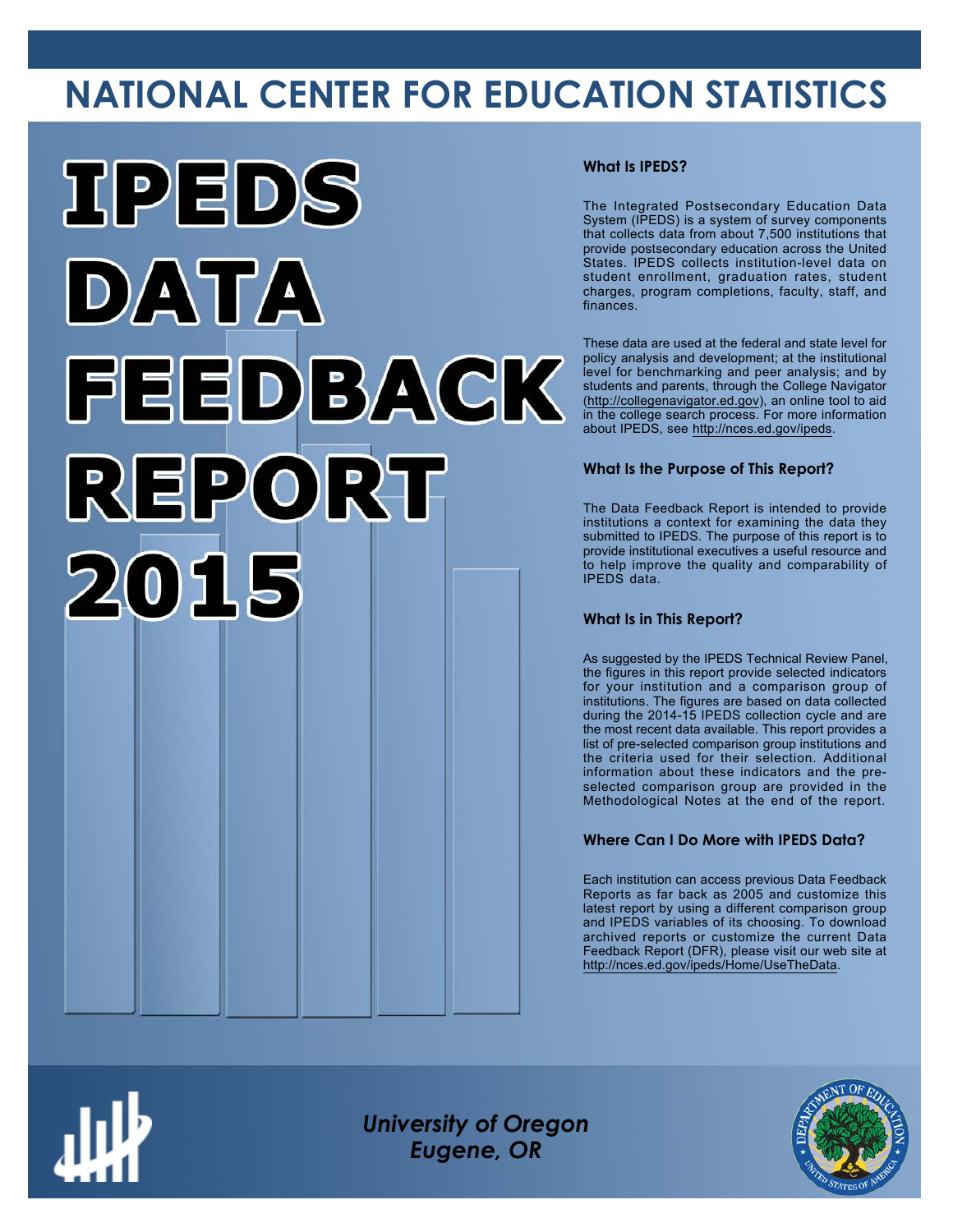# **COMPARISON GROUP**

Comparison group data are included to provide a context for interpreting your institution's statistics. If your institution did not define a custom comparison group for this report by July 17, NCES selected a comparison group for you. (In this case, the characteristics used to define the comparison group appears below.) The Customize Data Feedback Report functionality on the IPEDS Data Center [\(http://nces.ed.gov/ipeds/datacenter/\)](http://nces.ed.gov/ipeds/datacenter/) can be used to reproduce the figures in this report using different peer groups.

The custom comparison group chosen by University of Oregon includes the following 8 institutions:

Indiana University-Bloomington (Bloomington, IN)

- University of California-Santa Barbara (Santa Barbara, CA)
- University of Colorado Boulder (Boulder, CO)

University of Iowa (Iowa City, IA)

- University of Michigan-Ann Arbor (Ann Arbor, MI)
- University of North Carolina at Chapel Hill (Chapel Hill, NC)
- University of Virginia-Main Campus (Charlottesville, VA)

University of Washington-Seattle Campus (Seattle, WA)

### **The figures in this report have been organized and ordered into the following topic areas:**

1) Admissions (only for non-open-admissions schools),

2) Student Enrollment,

- 3) Awards, 4) Charges and Net Price,
- 5) Student Financial Aid, 6) Military Benefits\*,
- 7) Retention and Graduation Rates, 8) Finance,
- 

9) Staff, and 10) Libraries\*.

\*These figures only appear in customized Data Feedback Reports (DFR), which are available through Use the Data portal on the IPEDS website.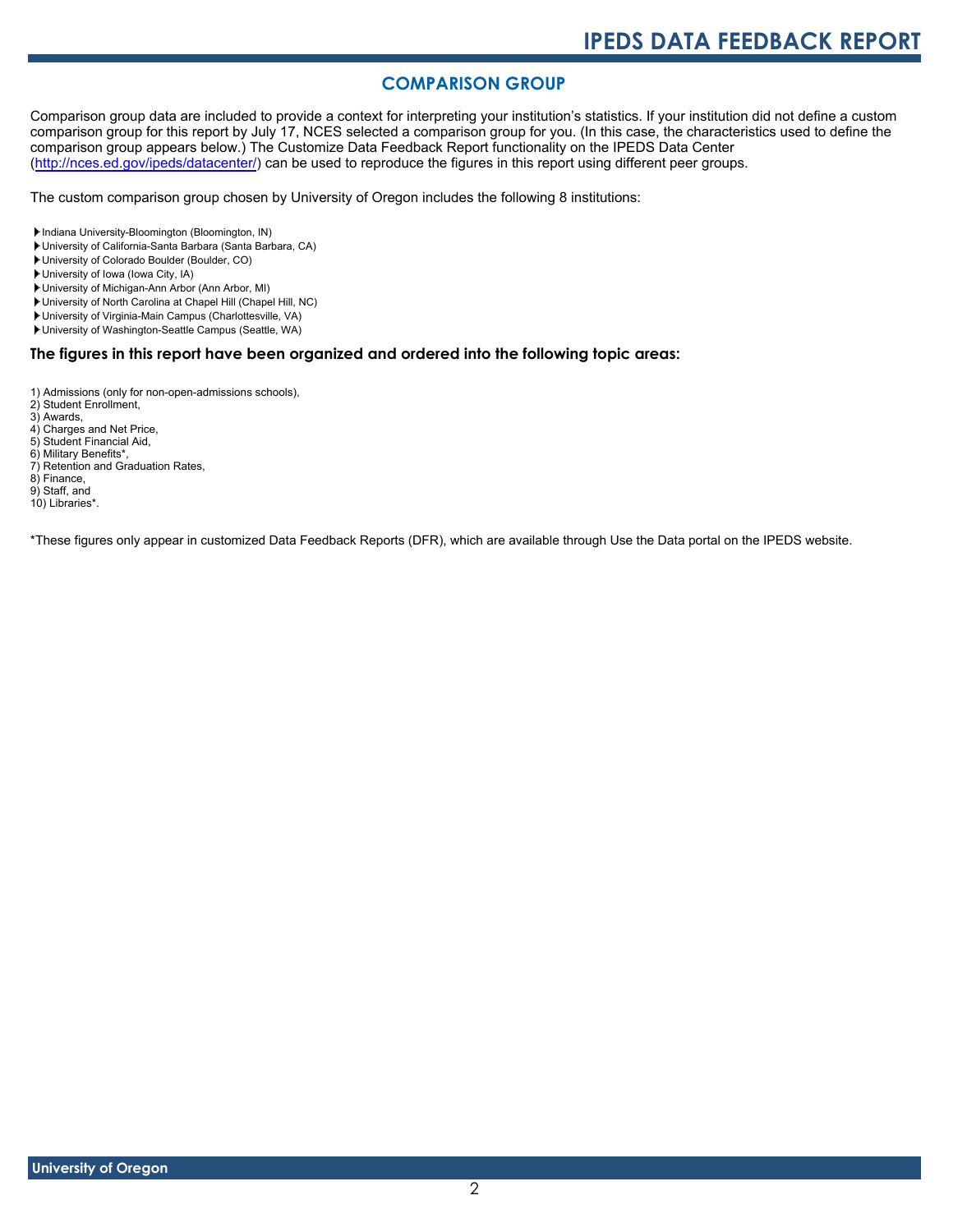**and percent of admissions enrolled, by full- and part-time**

**Figure 1. Number of first-time undergraduate students who applied, were admitted, and enrolled full and part time: Fall 2014**

Admissions measure 0 10,000 20,000 30,000 40,000 Number of students Enrolled part time Enrolled full time Admi Applicants 25 65 5,261 3,896 18,479 15,997 31,472 21,359 **Your institution** Comparison Group Median (N=8) NOTE: Admissions data are presented only for institutions that do not have an open

admission policy, and apply to first-time, degree/certificate-seeking undergraduate students only. For details, see the Methodological Notes. N is the number of institutions in the comparison group.

SOURCE: U.S. Department of Education, National Center for Education Statistics, Integrated Postsecondary Education Data System (IPEDS): Winter 2014-15, Admissions component.



**Figure 2. Percent of first-time undergraduate applicants admitted,**

**status: Fall 2014**

NOTE: Admissions data are presented only for institutions that do not have an open admission policy, and apply to first-time, degree/certificate-seeking undergraduate students only. For details, see the Methodological Notes. Median values for the comparison group will not add to 100%. See "Use of Median Values for Comparison Group" for how median values are determined. N is the number of institutions in the comparison group.

SOURCE: U.S. Department of Education, National Center for Education Statistics, Integrated Postsecondary Education Data System (IPEDS): Winter 2014-15, Admissions component.

#### **Figure 3. Percent of all students enrolled, by race/ethnicity, and percent of students who are women: Fall 2014**



NOTE: For more information about disaggregation of data by race and ethnicity, see the Methodological Notes. Median values for the comparison group will not add to 100%. See "Use of Median Values for Comparison Group" for how median values are determined. N is the number of institutions in the comparison group.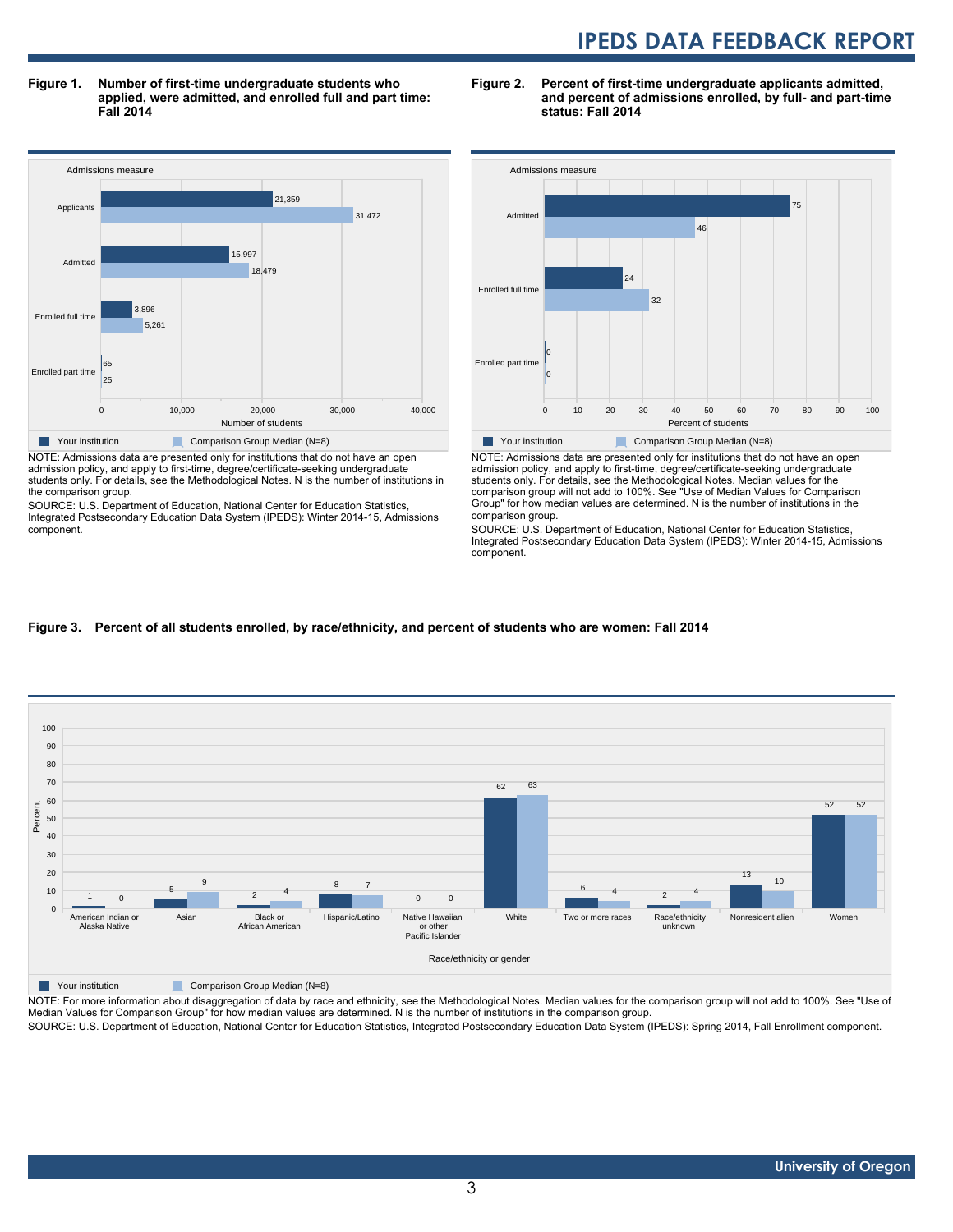**Figure 4. Unduplicated 12-month headcount of all students and of undergraduate students (2013-14), total FTE enrollment (2013-14), and full- and part-time fall enrollment (Fall 2014)**



NOTE: For details on calculating full-time equivalent (FTE) enrollment, see Calculating FTE in the Methodological Notes. Total headcount, FTE, and full- and part-time fall enrollment include both undergraduate and postbaccalaureate students, when applicable. N is the number of institutions in the comparison group.

SOURCE: U.S. Department of Education, National Center for Education Statistics, Integrated Postsecondary Education Data System (IPEDS): Fall 2014, 12-month Enrollment component and Spring 2015, Fall Enrollment component.

#### Level of degree Associate's Bach Master's Doctor's **Other** Doctor's Professional Practice Doctor's Research/ Scholarship 0 0 5,143 4,654 1,871 891  $\overline{0}$ 0 503  $184$ 474 155

Your institution Comparison Group Median (N=8) NOTE: For additional information about postbaccalaureate degree levels, see the Methodology Notes. N is the number of institutions in the comparison group. SOURCE: U.S. Department of Education, National Center for Education Statistics, Integrated Postsecondary Education Data System (IPEDS): Fall 2014, Completions component.

0 1,000 2,000 3,000 4,000 5,000 6,000 Number of degrees

#### **Figure 6. Academic year tuition and required fees for full-time, first-time degree/certificate-seeking undergraduates: 2011-12 to 2014-15**



NOTE: The tuition and required fees shown here are the lowest reported from the categories of in-district, in-state, and out-of-state. N is the number of institutions in the comparison group.

SOURCE: U.S. Department of Education, National Center for Education Statistics, Integrated Postsecondary Education Data System (IPEDS): Fall 2014, Institutional Characteristics component.

#### **Figure 7. Average net price of attendance for full-time, first-time degree/certificate-seeking undergraduate students receiving grant or scholarship aid: 2011-12 to 2013-14**



NOTE: Average net price is for full-time, first-time degree/certificate-seeking undergraduate students and is generated by subtracting the average amount of federal, state/local government, and institutional grant and scholarship aid from the total cost of attendance. Total cost of attendance is the sum of published tuition and required fees, books and supplies, and the average room and board and other expenses. For details, see the Methodological Notes. N is the number of institutions in the comparison group. SOURCE: U.S. Department of Education, National Center for Education Statistics, Integrated Postsecondary Education Data System (IPEDS): Fall 2014, Institutional Characteristics component; Winter 2014-15, Student Financial Aid component.

### **Figure 5. Number of degrees awarded, by level: 2013-14**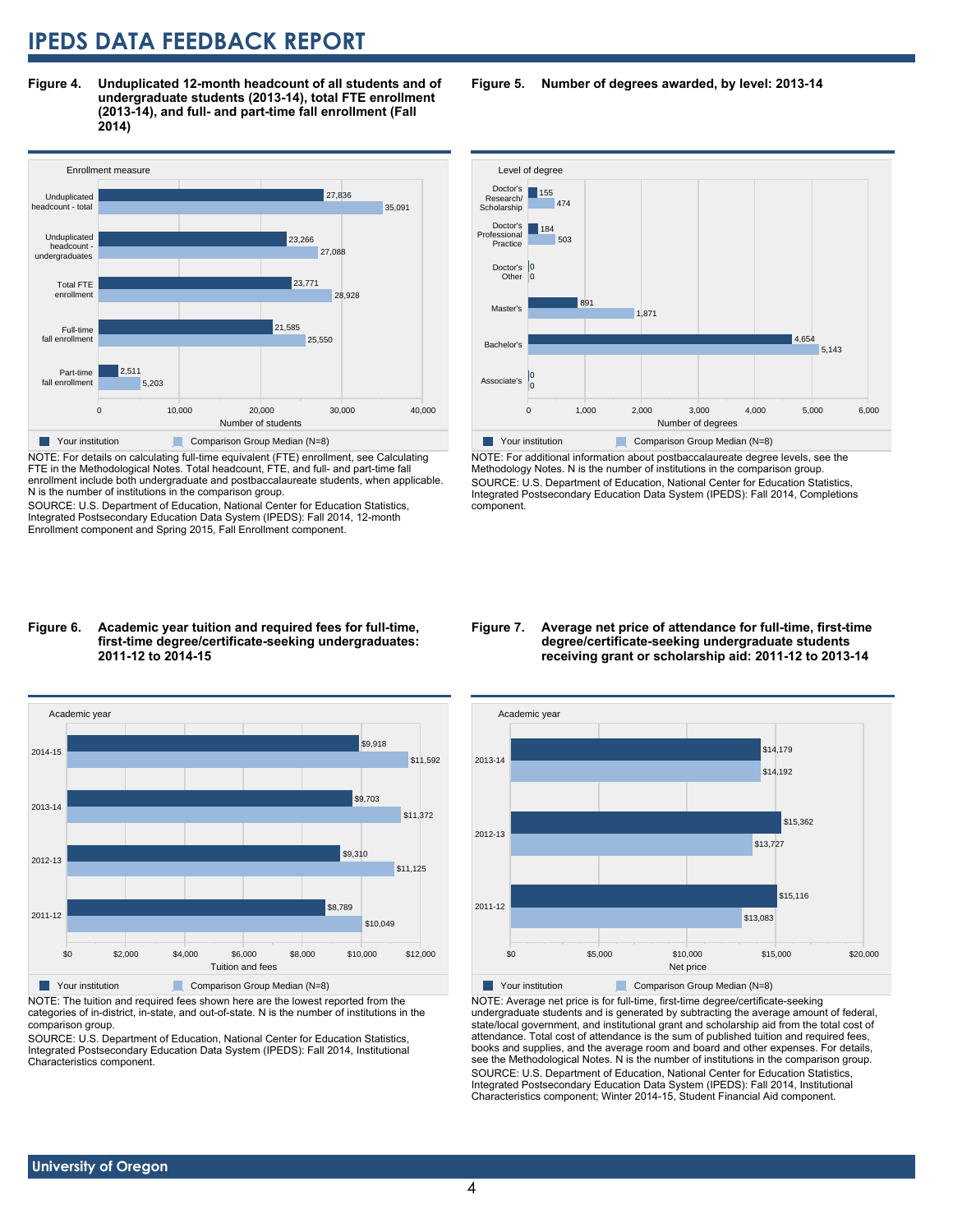**Figure 8. Percent of full-time, first-time degree/certificate-seeking undergraduate students who received grant or scholarship aid from the federal government, state/local government, or the institution, or loans, by type of aid: 2013-14**



NOTE: Any grant aid above includes grant or scholarship aid from the federal government, state/local government, or the institution. Federal grants includes Pell grants and other federal grants. Any loans includes federal loans and other loans to students. For details on how students are counted for financial aid reporting, see Cohort Determination in the Methodological Notes. N is the number of institutions in the comparison group. SOURCE: U.S. Department of Education, National Center for Education Statistics, Integrated Postsecondary Education Data System (IPEDS): Winter 2014-15, Student Financial Aid component.

#### **Figure 9. Average amounts of grant or scholarship aid from the federal government, state/local government, or the institution, or loans received for full-time, first-time degree/certificate-seeking undergraduate students, by type of aid: 2013-14**



NOTE: Any grant aid above includes grant or scholarship aid from the federal government, state/local government, or the institution. Federal grants includes Pell grants and other federal grants. Any loans includes federal loans and other loans to students. Average amounts of aid were calculated by dividing the total aid awarded by the total number of recipients in each institution. N is the number of institutions in the comparison group. SOURCE: U.S. Department of Education, National Center for Education Statistics, Integrated Postsecondary Education Data System (IPEDS): Winter 2014-15, Student Financial Aid component.

#### **Figure 10. Percent of all undergraduates receiving aid, by type of aid: 2013-14**



NOTE: Any grant aid above includes grant or scholarship aid from the federal government, state/local government, the institution, or other sources. Federal loans includes only federal loans to students. N is the number of institutions in the comparison group. SOURCE: U.S. Department of Education, National Center for Education Statistics, Integrated Postsecondary Education Data System (IPEDS): Winter 2014-15, Student Financial Aid component.

#### **Figure 11. Average amount of aid received by all undergraduates, by type of aid: 2013-14**



NOTE: Any grant aid above includes grant or scholarship aid from the federal government, state/local government, the institution, or other sources. Federal loans includes federal loans to students. Average amounts of aid were calculated by dividing the total aid awarded by the total number of recipients in each institution. N is the number of institutions in the comparison group.

SOURCE: U.S. Department of Education, National Center for Education Statistics, Integrated Postsecondary Education Data System (IPEDS): Winter 2014-15, Student Financial Aid component.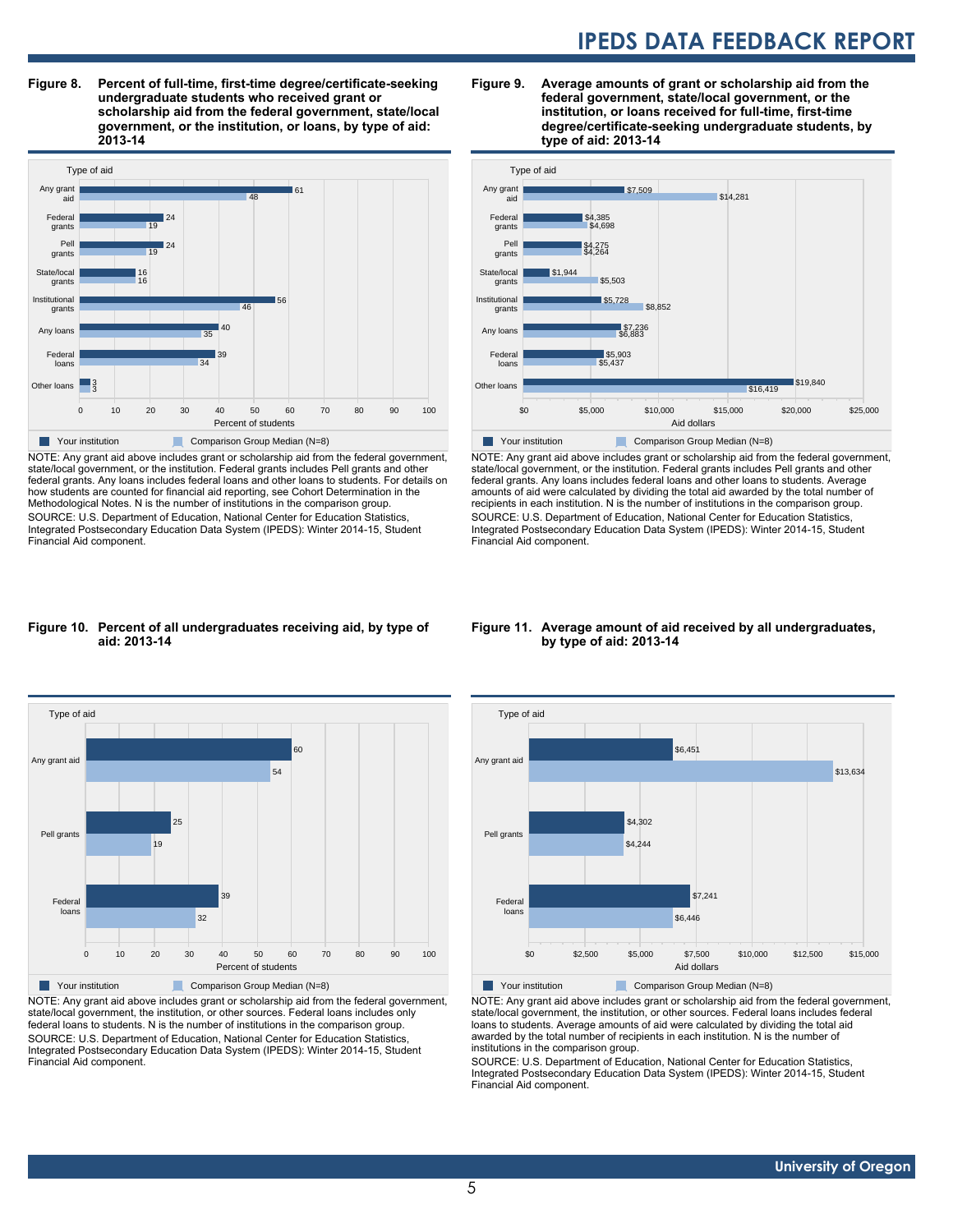**Figure 12. Graduation rate and transfer-out rate (2008 cohort); graduation rate cohort as a percent of total entering students and retention rates of first-time students (Fall 2014)**



NOTE: Graduation rate cohort includes all full-time, first-time degree/certificate-seeking undergraduate students. Graduation and transfer-out rates are the Student Right-to-Know rates. Only institutions with mission to prepare students to transfer are required to report transfer out. Retention rates are measured from the fall of first enrollment to the following fall. Four-year institutions report retention rates for students seeking a bachelor's degree. For more details, see the Methodological Notes. N is the number of institutions in the comparison group.

SOURCE: U.S. Department of Education, National Center for Education Statistics, Integrated Postsecondary Education Data System (IPEDS): Winter 2014-15, Graduation Rates component and Spring 2014, Fall Enrollment component.

#### **Figure 13. Bachelor's degree graduation rates of full-time, first-time degree/certificate-seeking undergraduates within 4 years, 6 years, and 8 years: 2006 cohort**



NOTE: The 6-year graduation rate is the Student Right-to-Know (SRK) rate; the 4- and 8 year rates are calculated using the same methodology. For details, see the Methodological Notes. N is the number of institutions in the comparison group. SOURCE: U.S. Department of Education, National Center for Education Statistics, Integrated Postsecondary Education Data System (IPEDS): Winter 2014-15, 200% Graduation Rates component.



**Figure 14. Graduation rates of full-time, first-time degree/certificate-seeking undergraduates within 150% of normal time to program completion, by race/ethnicity: 2008 cohort**

**Table 7 Your institution** Comparison Group Median

NOTE: For more information about disaggregation of data by race and ethnicity, see the Methodological Notes. The graduation rates are the Student Right-to-Know (SRK) rates. Median values for the comparison group will not add to 100%. N is the number of institutions in the comparison group.

SOURCE: U.S. Department of Education, National Center for Education Statistics, Integrated Postsecondary Education Data System (IPEDS): Winter 2014-15, Graduation Rates component.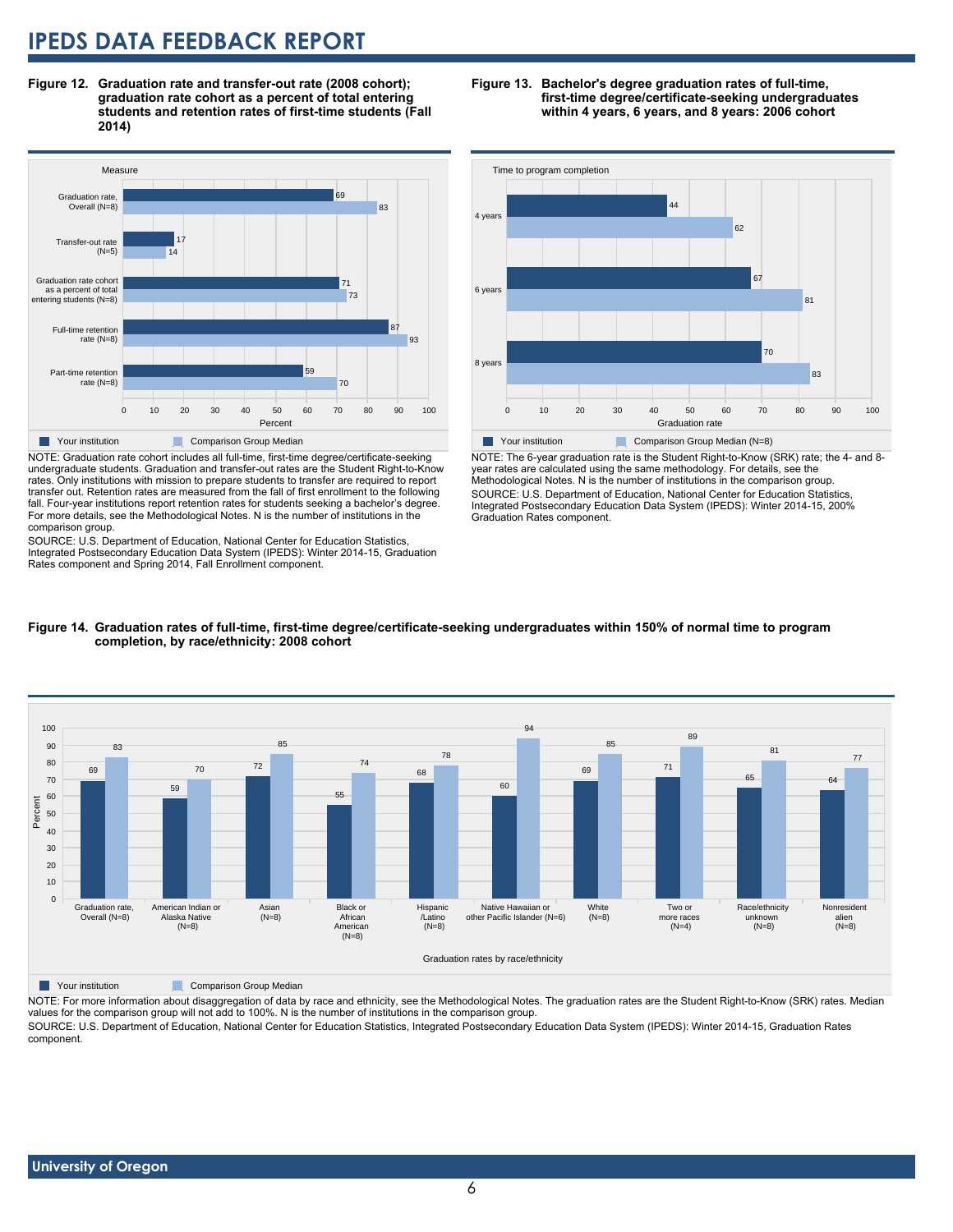**Figure 15. Percent distribution of core revenues, by source: Fiscal year 2014**

**Figure 16. Core expenses per FTE enrollment, by function: Fiscal year 2014**



NOTE: The comparison group median is based on those members of the comparison group that report finance data using the same accounting standards as the comparison institution. For a detailed definition of core revenues, see the Methodological Notes. N is the number of institutions in the comparison group.

SOURCE: U.S. Department of Education, National Center for Education Statistics, Integrated Postsecondary Education Data System (IPEDS): Spring 2014, Finance component.



NOTE: Expenses per full-time equivalent (FTE) enrollment, particularly instruction, may be inflated because finance data includes all core expenses while FTE reflects credit activity only. For details on calculating FTE enrollment and a detailed definition of core expenses, see the Methodological Notes. N is the number of institutions in the comparison group. SOURCE: U.S. Department of Education, National Center for Education Statistics, Integrated Postsecondary Education Data System (IPEDS): Fall 2014, 12-month Enrollment component and Spring 2015, Finance component.

#### **Figure 17. Full-time equivalent staff, by occupational category: Fall 2014**



NOTE: Graduate assistants are not included. For calculation details, see the Methodological Notes. N is the number of institutions in the comparison group. SOURCE: U.S. Department of Education, National Center for Education Statistics, Integrated Postsecondary Education Data System (IPEDS): Spring 2014, Human Resources component.

#### **Figure 18. Average salaries of full-time instructional non-medical staff equated to 9-month contracts, by academic rank: Academic year 2014-15**



NOTE: Average salaries of full-time instructional non-medical staff equated to 9-month contracts was calculated by multiplying the average monthly salary by 9. The average monthly salary was calculated by dividing the total salary outlays by the total number of months covered by staff on 9, 10, 11 and 12-month contracts.

SOURCE: U.S. Department of Education, National Center for Education Statistics, Integrated Postsecondary Education Data System (IPEDS): Spring 2014, Human Resources component.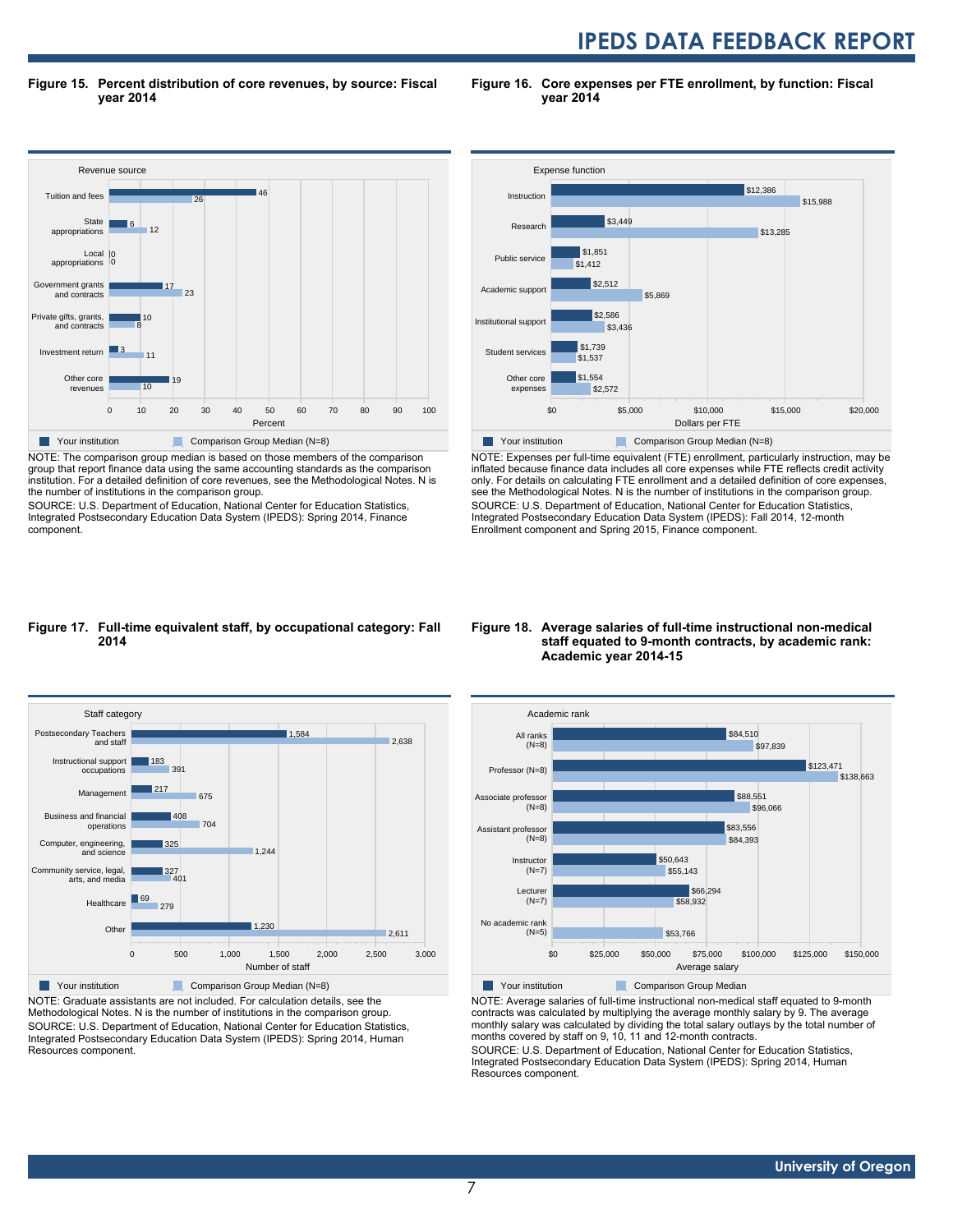# **METHODOLOGICAL NOTES**

#### **Overview**

This report is based on data supplied by institutions to IPEDS during the 2014-15 data collection year. Response rates exceeded 99% for most surveys. Detailed response tables are included in IPEDS First Look reports, which can be found at [http://nces.ed.gov/pubsearch/getpubcats.asp?sid=010.](http://nces.ed.gov/pubsearch/getpubcats.asp?sid=010)

#### **Use of Median Values for Comparison Group**

The value for the comparison institution is compared to the median value for the comparison group for each statistic included in the figure. If more than one statistic is presented in a figure, the median values are determined separately for each indicator or statistic. Medians are not reported for comparison groups with fewer than three values. Where percentage distributions are presented, median values may not add to 100%. To access all the data used to create the figures included in this report, go to 'Use the Data' portal on the IPEDS website ([http://nces.ed.gov/ipeds\)](http://nces.ed.gov/ipeds).

#### **Missing Statistics**

If a statistic is not reported for your institution, the omission indicates that the statistic is not relevant to your institution and the data were not collected. Not all notes may be applicable to your report.

#### **Use of Imputed Data**

All IPEDS data are subject to imputation for total (institutional) and partial (item) nonresponse. If necessary, imputed values were used to prepare your report.

#### **Data Confidentiality**

IPEDS data are not collected under a pledge of confidentiality.

#### **Disaggregation of Data by Race/Ethnicity**

When applicable, some statistics are disaggregated by race/ethnicity. Data disaggregated by race/ethnicity have been reported using the 1997 Office of Management and Budget categories. Detailed information about the race/ethnicity categories can be found at <http://nces.ed.gov/ipeds/reic/resource.asp>.

#### **Cohort Determination for Reporting Student Financial Aid and Graduation Rates**

Student cohorts for reporting Student Financial Aid and Graduation Rates data are based on the reporting type of the institution. For institutions that report based on an academic year (those operating on standard academic terms), student counts and cohorts are based on fall term data. Student counts and cohorts for program reporters (those that do not operate on standard academic terms) are based on unduplicated counts of students enrolled during a full 12-month period.

#### **Description of Statistics Used in the Figures**

#### *Admissions and Test Score Data*

Admissions and test score data are presented only for institutions that do not have an open admission policy, and apply to first-time, degree/certificate-seeking undergraduate students only. Applicants include only those students who fulfilled all requirements for consideration for admission and who were notified of one of the following actions: admission, non-admission, placement on a wait list, or application withdrawn (by applicant or institution). Admitted applicants (admissions) include wait-listed students who were subsequently offered admission. Early decision, early action, and students who began studies during the summer prior to the fall reporting period are included. For customized Data Feedback Reports, test scores are presented only if they are required for admission.

#### *Average Institutional Net Price*

Average net price is calculated for full-time, first-time degree/certificateseeking undergraduates who were awarded grant or scholarship aid from the federal government, state/local government, or the institution anytime during the full aid year. For public institutions, this includes only students who paid the in-state or in-district tuition rate. Other sources of grant aid are excluded. Average net price is generated by subtracting the average amount of federal, state/local government, and institutional grant and scholarship aid from the total cost of attendance. Total cost of attendance is the sum of published tuition and required fees, books and supplies, and the average room and board and other expenses.

For the purpose of the IPEDS reporting, aid received refers to financial aid that was awarded to, and accepted by, a student. This amount may differ from the aid amount that is disbursed to a student.

#### *Core Revenues*

Core revenues for public institutions reporting under GASB standards include tuition and fees; state and local appropriations; government grants and contracts; private gifts, grants, and contracts; sales and services of educational activities; investment income; other operating and nonoperating sources; and other revenues and additions (federal and capital appropriations and grants and additions to permanent endowments). Core revenues for private, not-for-profit institutions (and a small number of public institutions) reporting under FASB standards include tuition and fees; government appropriations (federal, state, and local); government grants and contracts; private gifts, grants, and contracts (including contributions from affiliated entities); investment return; sales and services of educational activities; and other sources. Core revenues for private, forprofit institutions reporting under FASB standards include tuition and fees; government appropriations, grants, and contracts (federal, state, and local); private grants and contracts; investment income; sales and services of educational activities; and other sources. At degree-granting institutions, core revenues exclude revenues from auxiliary enterprises (e.g., bookstores, dormitories), hospitals, and independent operations. Nondegree-granting institutions do no report revenue from auxiliary enterprises in a separate category. These amounts may be included in the core revenues from other sources.

#### *Core Expenses*

Core expenses include expenses for instruction, research, public service, academic support, institutional support, student services, scholarships and fellowships (net of discounts and allowances), and other expenses. Expenses for operation and maintenance of plant, depreciation, and interest are allocated to each of the other functions. Core expenses at degree-granting institutions exclude expenses for auxiliary enterprises (e.g., bookstores, dormitories), hospitals, and independent operations. Nondegree-granting institutions do not report expenses for auxiliary enterprises in a separate category. These amounts may be included in the core expenses as other expenses.